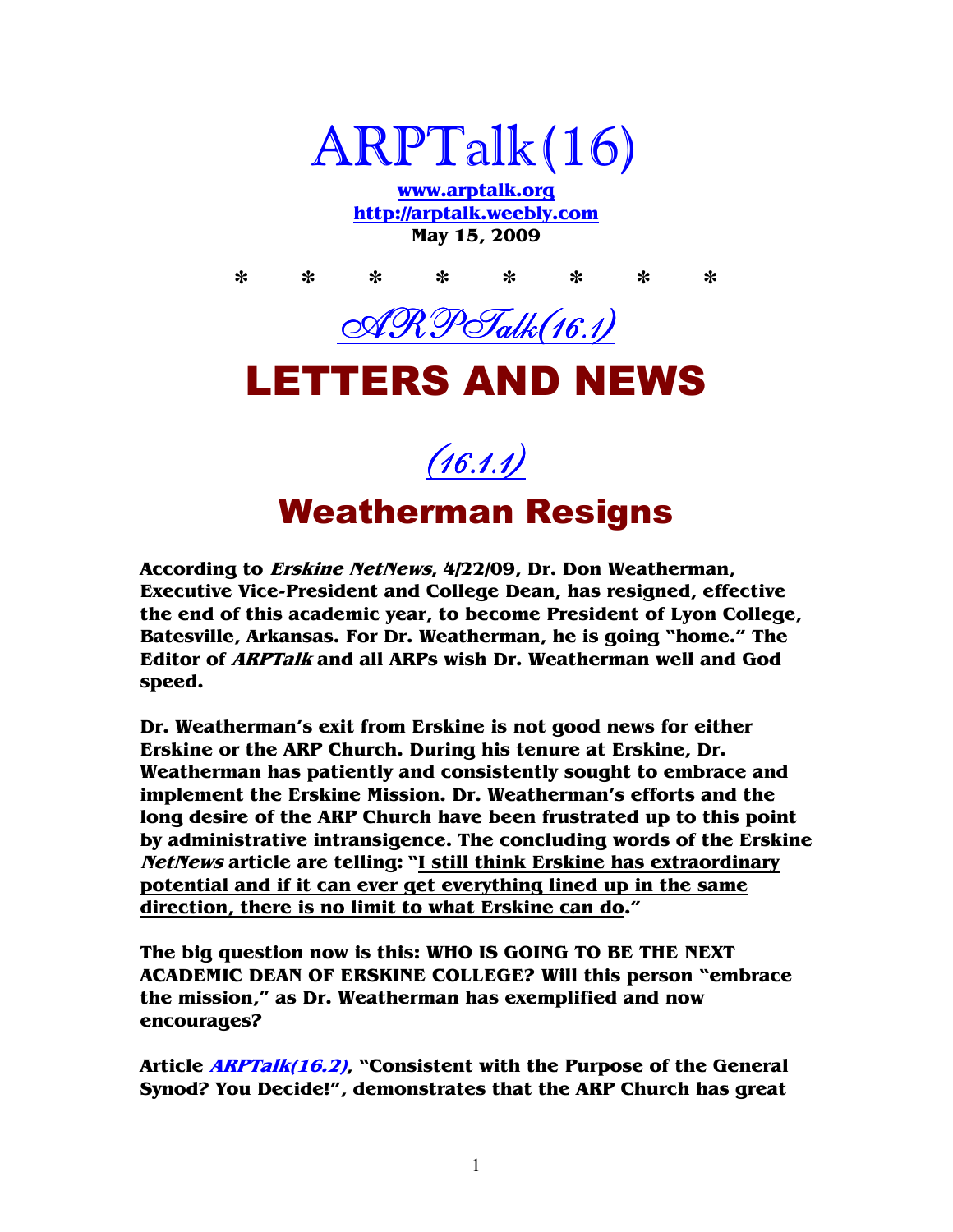**reason to be concerned over the choice of the next Academic Dean. You do not want to miss that article.** 

Charles W. Wilson)

**\* \* \* \***

# $(16.1.2)$

## Erskine Students Threatened with Arrest

**According to student sources who were present at a "Town Hall Forum" Friday, 5/8/09, that was called to discuss "the moonlight chalking" (see ARPTalk(Extra4), www.arptalk.org) and other issues at Erskine, Dr. Ruble invited the Mayor of Due West to speak to the students of Erskine. It is reported that one of the things said by the Mayor, also an Erskine employee, was that he had spoken with the Chief of Police of Due West and the Chief said that if he had known of "the midnight chalking" he would have arrested the students involved. Now, mind you, the students were not on Due West property but on Erskine property. They were peacefully assembled and their chalking was, in large, a call for the Erskine Administration to live up the Erskine Mission. Chalking on sidewalks by students is not something new or novel at Erskine. Why such a response now? Why such draconian reaction now? One can only imagine the number of law suits that would have been initiated by angry parents of the arrested students. At the 2007 General Synod a "culture of intimidation" at Erskine was identified and discussed. Is this not a continuation of that "culture of intimidation?"** 

Charles W. Wilson

**\* \* \* \***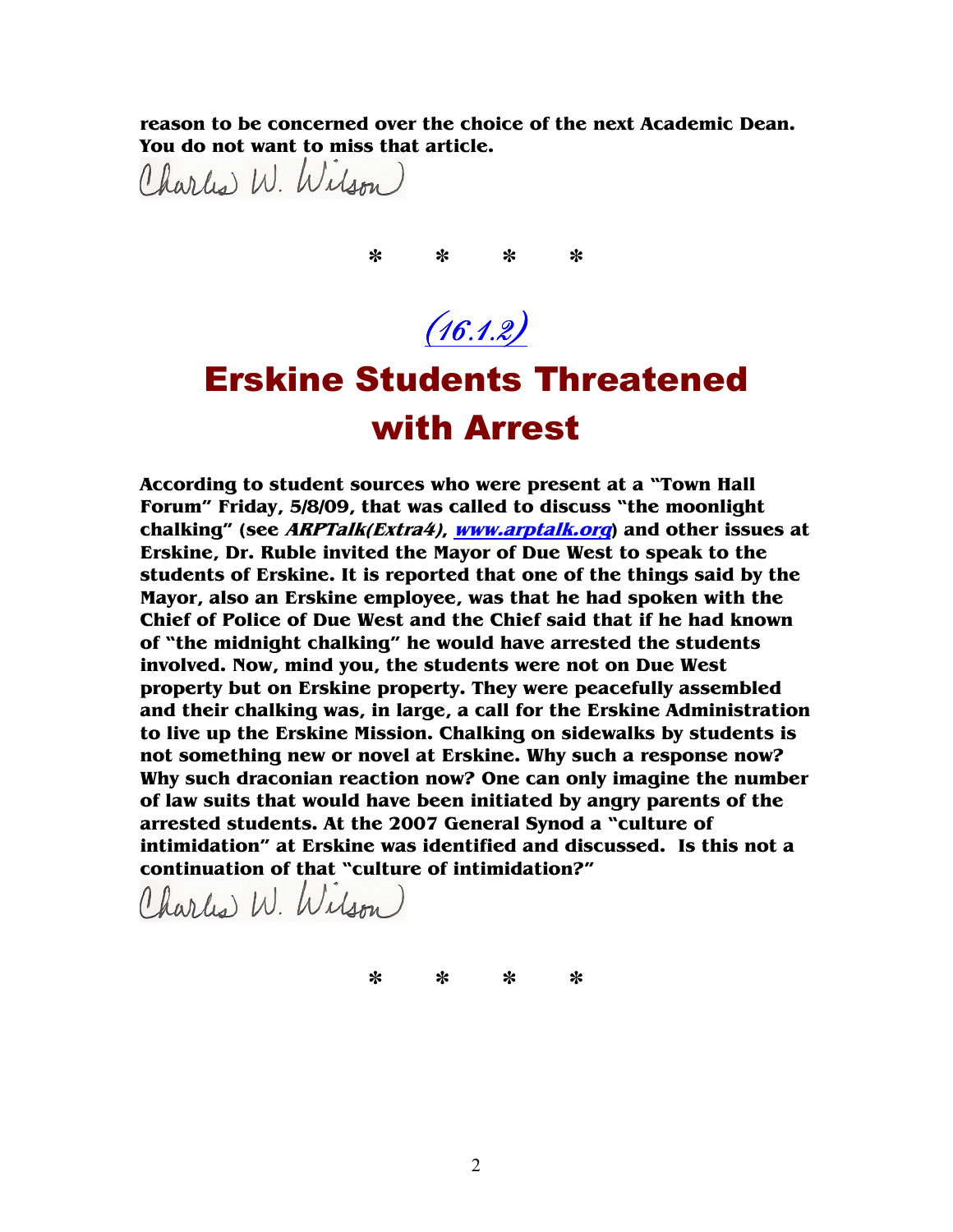## $(16.1.3)$

# At Erskine Town Hall Forum Dr. Bill Crenshaw Disputes **Inerrancy** and Integration of Faith and Learning

**According to student sources who were present at a "Town Hall Forum" Friday, 5/8/09, that was called to discuss "the moonlight chalking" (see ARPTalk(Extra4), www.arptalk.org) and other issues at Erskine, Dr. Bill Crenshaw was given full stage to rant against the doctrinal position of the ARP Church on the authority of Scripture as costing Erskine students and professors and also to attack the official Erskine Mission position on the integration of faith and learning. According to some students, they were left wondering why Dr. Ruble did not stand to correct and rebuke Dr. Crenshaw for his tirade.** 

**The Editor wonders why Dr. Ruble was silent. Interestingly, the correction to Dr. Crenshaw's harangue came from second-year, PCAaffiliated Philosophy professor (replacement to Dr. John Wingard), Dr. David Reiter. Is a second-year Philosophy professor more in tune with the Standards of the ARP Church, the ideal of the integration of faith and learning, and the theological and Biblical understanding of the doctrine of inerrancy than Dr. Ruble? Does not Dr. Ruble realize that his silence was heard as a betrayal of the evangelical students at Erskine who are so supportive of the ARP Church? In fact, why is it reported that Dr. Ruble seemed to agree with Dr. Crenshaw that the new requirement regarding inerrancy makes it more difficult to find professors and students and is an impediment to excellence in learning? How is it that Covenant, Geneva, Wheaton and other Christian colleges have been so successful at finding professors and students? Is there another reason? Is Dr. Ruble opposed to the Erskine Mission Statement? Is he capable of leading Erskine to fulfill the Mission Statement?** 

Charles W. Wilson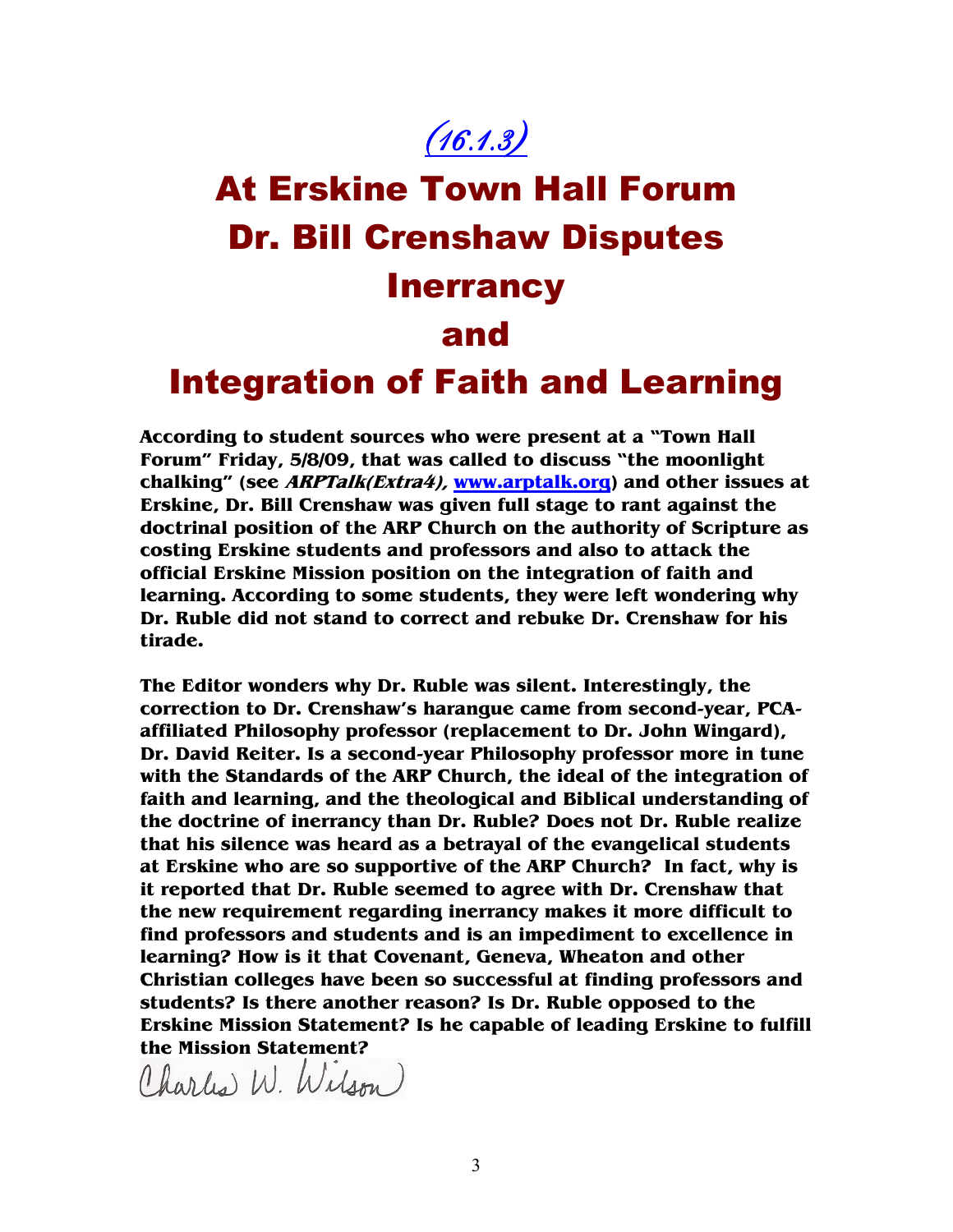**\* \* \* \***

 $(16.1.4)$ 

**EDITORS NOTE: The letter that follows is by an Erskine College student. The letter appeared in the last issue of The Mirror, the Erskine College student run newspaper (May issue).** 

**By Katie Beth Leathers**  *Guest Writer* 

### **"Forever connected" to what?**

**We have all seen the banner hanging across Pedestrian Highway stating that we are now "forever connected." To what are we forever connected? For all an outsider knows, we are forever connected to evil. I have heard students comment that we are "forever connected to the college because of financial debt." My point is that the statement is left open to too much interpretation.** 

**I thought Erskine College represents Christian Commitment and Excellence in Learning; are we now scared to broadcast the foundation of this institution in fear that it does not appeal to prospective students? Do we really have to resort to wasting money on a banner that does not even make a point? Do we want the core values of this college to be a wild guess? I know I do not. Regardless of the fact that I am graduating in less than 20 days, what Erskine represents will affect my life. Future employers will partially judge the type of person I am based on where I received my degree.** 

**All of this brings me to my next point. Is Erskine really concerned with the current student population anymore? I know bringing in students is a crucial factor, but do they care about those of us still here?** 

**If the powers-that-be have not noticed, the current student body is dropping like flies. And personally, I do not blame them. Erskine has changed drastically in 4 years, Granted, I know professors come and professors go, as well as the staff, but overall the new additions are not for the better. We have said goodbye to the EBK program. We have said goodbye to our money as tuition exponentially rises; and for what reasons? We are never given a clear answer. The poor underclassmen now have no option about a meal plan; they must get 21 meals, yet again, sucking more money out of us.**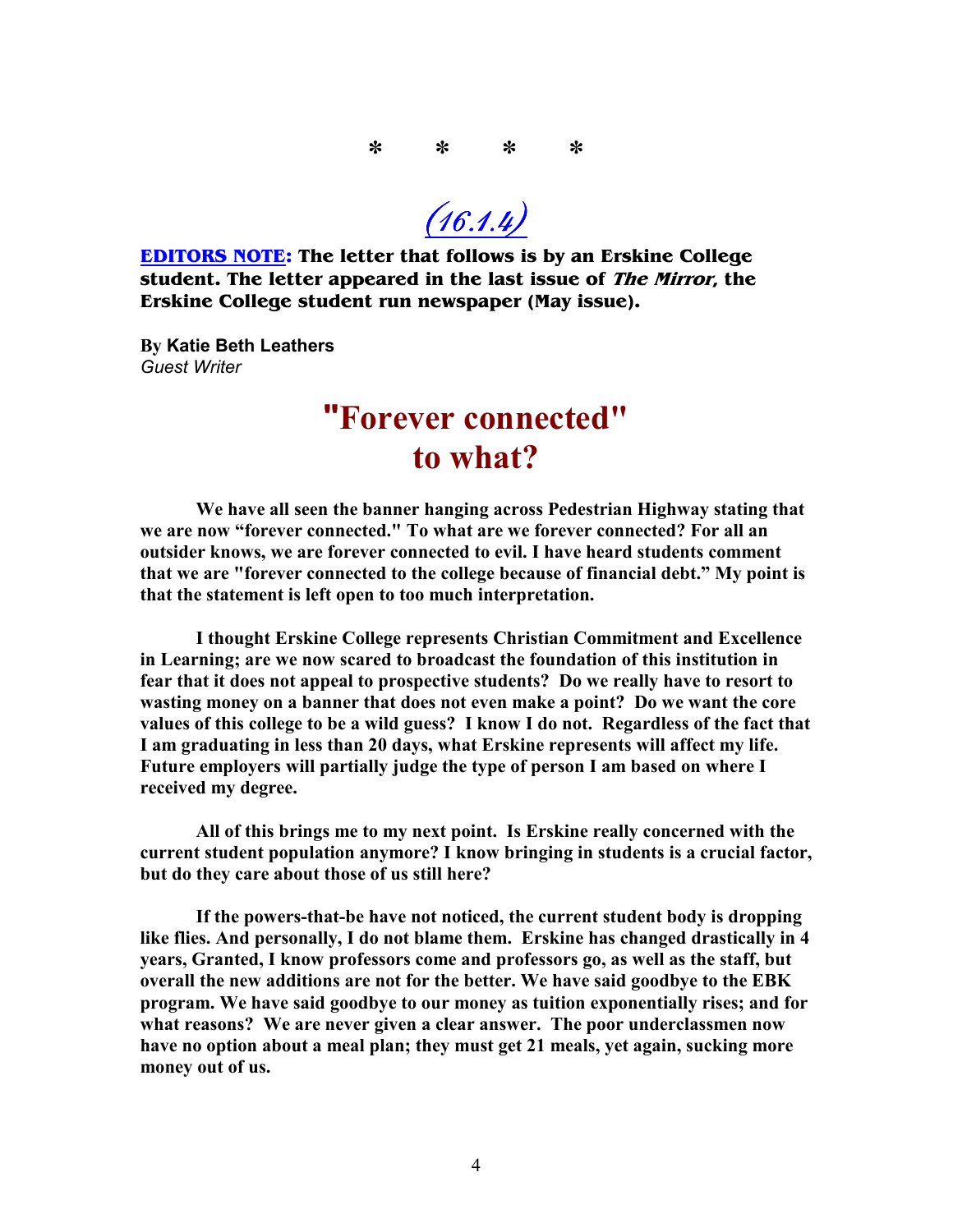**Erskine's focus has gone astray. I love sports and support them in all they do, but does it not seem as if sports, along with other extracurricular activities, are now the focus of Erskine's image instead of Christian Commitment and Excellence in Learning? Erskine is going through a mid-life crisis. We all walk around wondering what the heck is happening.** 

**I love Erskine for the values that we supposedly possess, but I rarely see them exemplified in our actions anymore. If I were to go through the college**  selection process again, would I pick Erskine? No, not for what it represents to me **today. I believe the college has lost its focus on what is truly important. They now only seem to be concerned with our outward appearances.** 

**EDITOR'S REMARKS: The author of this letter makes a number of good points, but the one that really hits the mark is her question about the new Erskine motto "Forever Connected." The motto of Covenant College is "In All Things Christ Preeminent." That sounds like a Christian college, doesn't it? Covenant College has over 1000 students.** 

**"Forever Connected" is very bland and sounds so "PC." "Forever Connected" sounds like an advertisement for a telephone company, doesn't it? Why does it seem that the Erskine Administration is so afraid of the word "Christian?"** 

Charles W. Wilson

**\* \* \* \***

 $(16.1.5)$ 

**EDITORS NOTE: The letter that follows is by an Erskine Theological Seminary student. The letter first appeared in the last issue of The Mirror, the Erskine College student run newspaper (May issue).** 

## Letter to the Editor From a Seminary Student

**Since I arrived recently at Erskine Seminary, there has been some controversy here in Due West about the views of Karl Barth, and whether we young, impressionable students (like clay in the hands of our professors) should be taught that he had the right idea. I think that a preliminary question has been ignored –**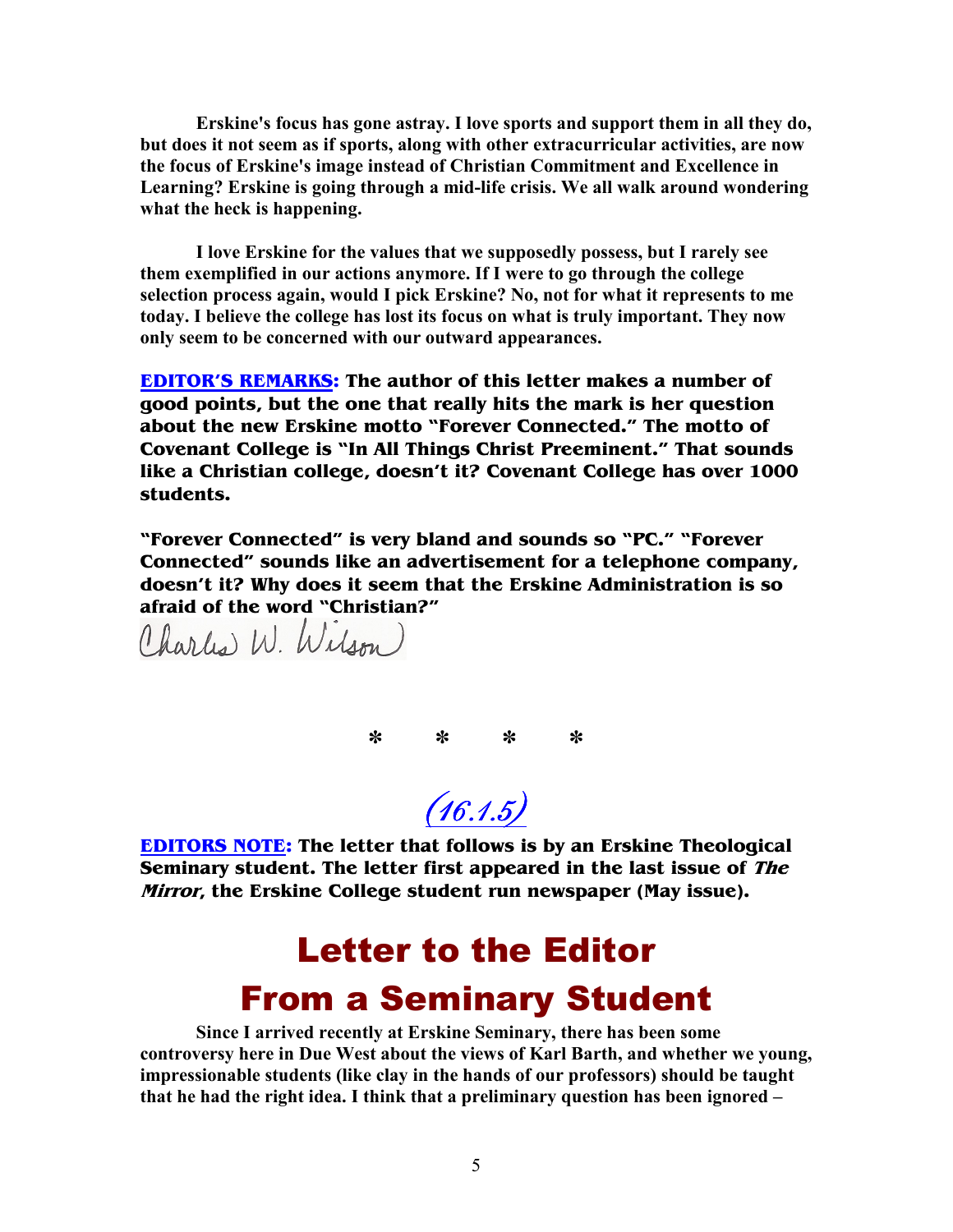**and has, ironically, often been asked rhetorically: Does conservative evangelical theology need to be corrected?** 

**The clearest answer to this question has come from "my real world" experiences after Wheaton College (corroborated by a lot of Christian journalism). I've found that the most common sort of evangelical that one encounters among America's young adults is a lapsed one. Is it because the Devil has lured them with the sinful hedonism of western culture? Maybe. Is it because the irresistible charms of liberalism have poisoned their minds? Perhaps. But as a graduate of an almost entirely evangelical education, in my experience the most common reason for thinking young people to abandon their faith is summed up in Mark 7oll's now famous statement: the scandal of the evangelical mind is that there isn't one.** 

But surely I (and Dr. Noll) exaggerate. I think the controversy surrounding **Karl Barth illustrates pretty clearly that we do not. Why do evangelicals find new understandings of Scripture and theology helpful or necessary? Karl Barth's is not the only alternative - 7. T. Wright's scholarship also claims to be evangelical,**  despite his emphasis on the New Perspective on Paul, the lesser known (but better **regarded) Radical Orthodox movement among Anglo-Catholics has drawn much**  scholarly attention, the less academic New Monastic movement and the social **emphasis of Stanley Hauerwas has been adopted by many, and young people are flocking to the emergent church in droves - why? What's wrong with conservative evangelicalism? It's really very simple.** 

**There is a view of Scripture touted by the most conservative that takes the doctrine of inerrancy to mean that one must read Scripture as if it were any average book (while praising its worthiness) and accept it in the way we accept everything else (while paying lip-service to the Holy Spirit). In other words, we must read it empirically, rationally, according to the scientific and philosophical rubric established by liberal scholarship since the Enlightenment, while affirming its every word in this manner. To use G. K. Chesterton's word, we've decided to make the Christian religion "respectable" through our apologetics, and the only difference between a conservative-and a liberal is whether you side with the Bible or the philosophy that invented these terms. Popular writers like Lee Strobel like to make "the case" for our faith, saying (ludicrously) that faith doesn't actually require us to believe that far beyond these confines. That some here at Erskine compare Barth unfavorably to this view of faith on a hair-splitting question of illumination is hilarious. This is an unconscionably low view of the inspired Word of God - as if Jesus had not repeatedly alluded to the work of the Spirit in hearing His words (John 6:25-70); as if Church history through the ages had not repeatedly affirmed that Scripture is very different from any other book. Yet to listen to the rhetoric surrounding this view, one would think that Paul had never said "... and this not of yourselves," but " ...and this according to your hermeneutics."** 

**Thus, throughout my education, conservatives of this mind have brought forth an endless parade of absurdities, insisting that if I did not accept them as**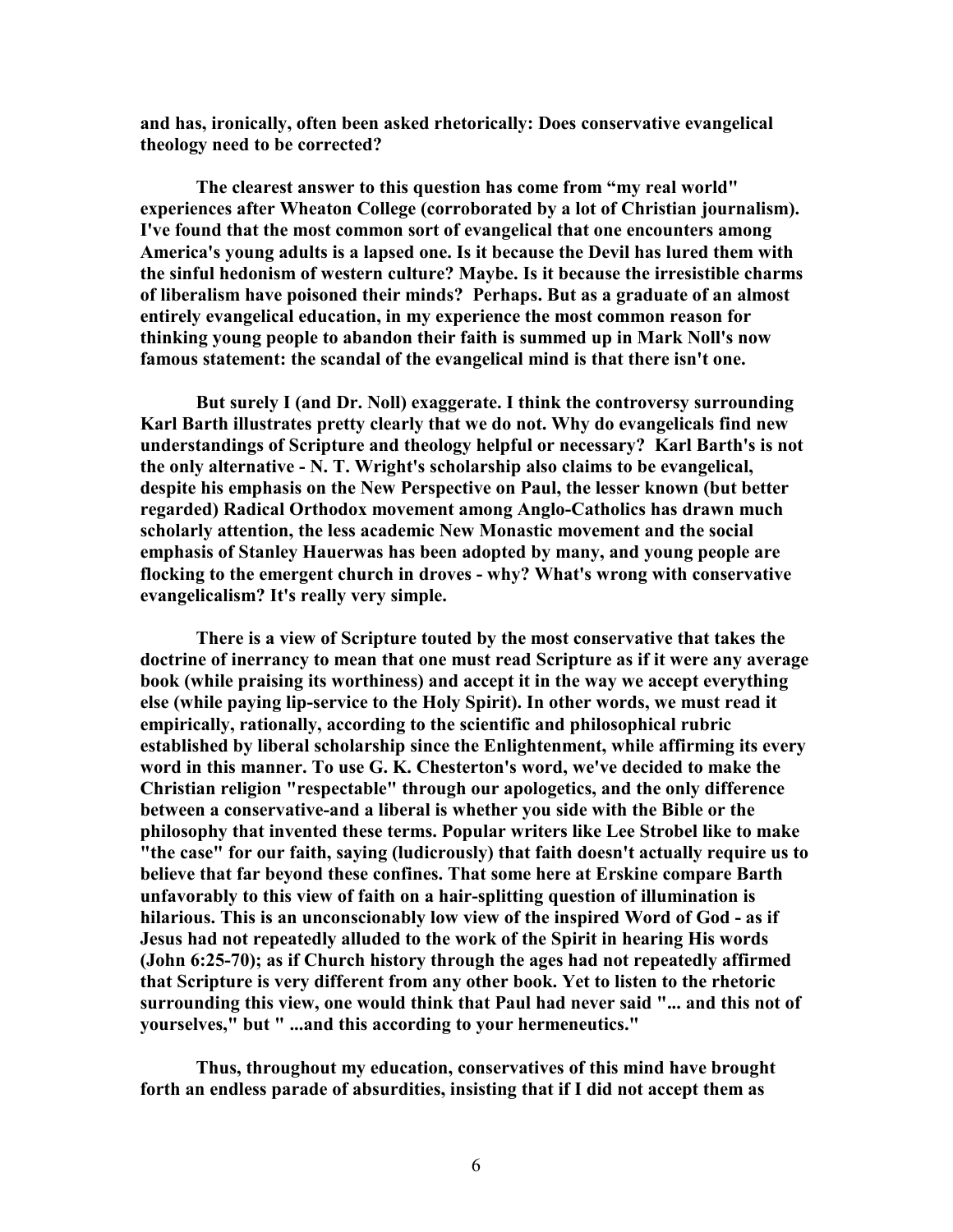**gospel truth, I was apostate. And interestingly enough, these frequently contradicted one another - creation science, intelligent design, and theistic evolution, women in or out of leadership, America (weirdly) as God's chosen nation and Israel as eschatologically privileged - the list goes on and on, it is not unfamiliar to anyone, and its common thread is rational proof of revealed Truth. Eventually, I and many of my peers decided that either this entire religion was bunk, or somebody had missed something somewhere along the way. Thankfully, grace found me at my lowest in the preaching of the cross of Christ - I wish someone would preach it so my peers could say the same.** 

**So before we start lampooning Karl Barth with ill-informed arguments about his view of Scripture, let's take the temperature of our own doctrine and consider the reason why he found it necessary to defend the Bible against both liberalism and fundamentalism. Let's also ask whether we really need to justify Scripture by the standards of men - including our own – or whether, as Barth might have put it, we need to be justified by its standard. As it stands, in trying to appear wise, we look like fools. Perhaps if we resolve to know nothing in our culture, we will find what it is we really know.** 

#### **Jacob Theilman**

**EDITOR'S REMARKS: This letter is so sad! This letter is "Exhibit A" for the concerns that have been expressed by the Editor this past year in multiple issues ARPTalk. Sadly, this letter is also about a young man with many uncertainties and those uncertainties have been increased by his theological teachers and idols rather than ameliorated.** 

**Undoubtedly, Mr. Theilman is an energetic and conscientious student of theology. Yet one does wonder why Mr. Theilman drafted a letter for publication in Erskine College's undergraduate newspaper when he is a seminary student. Is this some sort of declaration of independence from what he perceives to be the ARP Church's misguided "conservative" dogma? Or is he simply taking up the defense of his mentors at Erskine Theological Seminary? Whatever his rationale might have been, Mr. Theilman has set a clear demarcation between what we profess in our ordination vows in the ARP Church and what he and his professors at ETS advocate. Certainly, Mr. Theilman has a right to voice his complaint about "What's wrong with conservative evangelicalism today." Yet, should we not wonder why he chose to attend the seminary of the ARP Church—purportedly a conservative and Evangelical seminary—or why he has not transferred to an institution perhaps more preferable to him, say, Union, Columbia, Duke, or Louisville? It is clear that he does not understand the classic Reformed view of inerrancy; it is**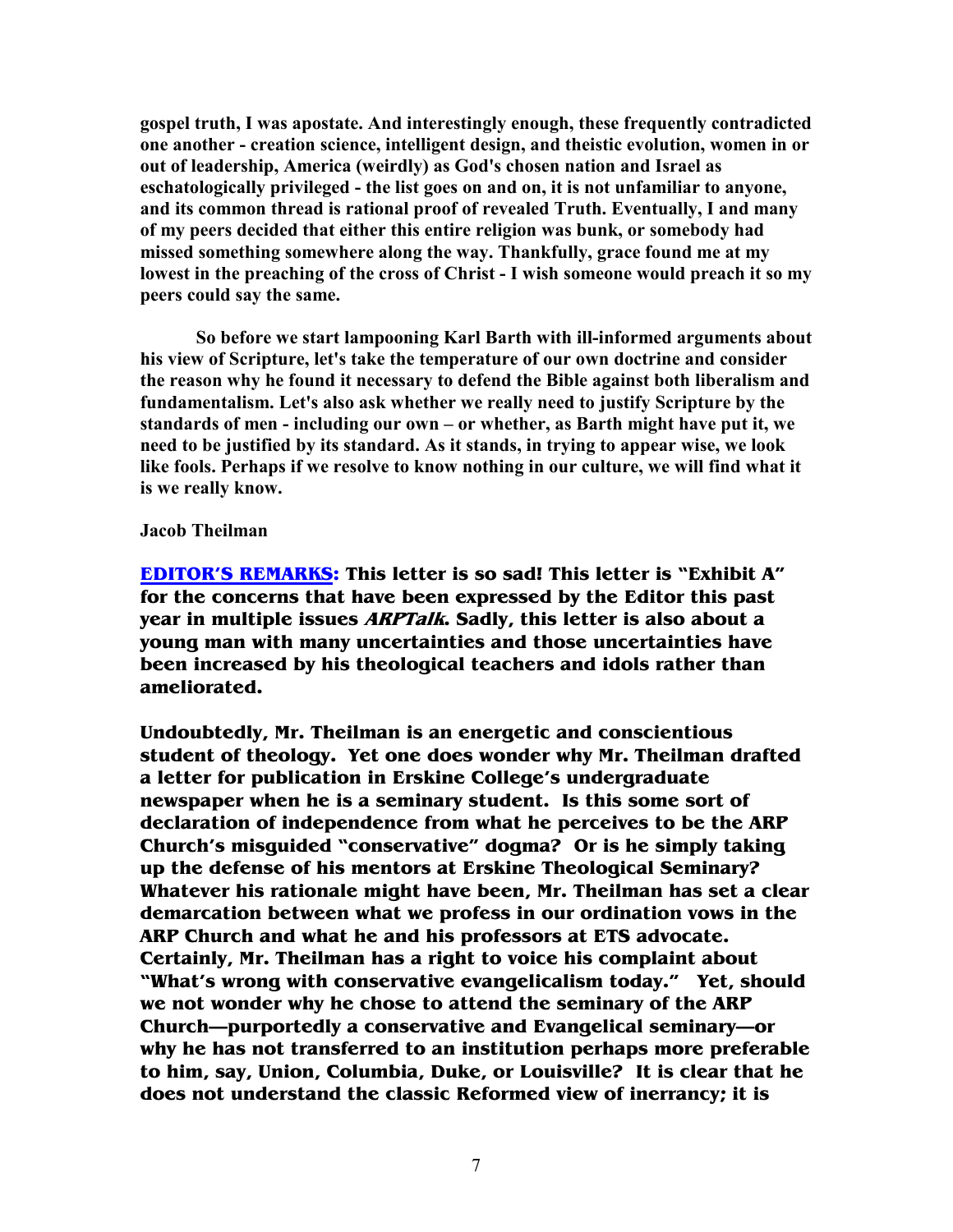**clear that he considers concern over Barth's confusion of inspiration and illumination to be mere "hair-splitting." Why attend a ministerial training institution whose denominational affiliation affirms belief in the inerrancy of Scripture—a position which Mr. Theilman has concluded is harming the evangelical cause?** 

**Certainly we must find fault with misguided leadership at ETS in procuring professors—ordained as ministers in a non-NAPARC denomination—to the faculty of a NAPARC affiliated denomination's seminary. Our leadership, therefore, has implicitly encouraged what Mr. Theilman refers to as "the controversy" about "the views of Karl Barth" and created conflict by failing to market our seminary unashamedly as a "conservative evangelical" institution that embraces and promotes its denomination's view of Scripture without exception or equivocation. However, it is the General Synod of the ARP Church that has given the ETS administrators their stewardship of leadership. Ultimately, then, the Administration's failure is our responsibility. We have allowed the seminary of the ARP Church to be shaped by the theological convictions of some PC(USA) faculty members and their sympathizers. Does the nondenominational Reformed Theological Seminary have such problems? No! They do not keep faculty or administrators who are out of step with their doctrinal principles. Does Covenant Theological Seminary have any "controversy" about 'the views of Karl Barth'? No! Covenant's Administration will not hire any faculty that does not submit to the standards of the PCA—and their affirmation of the inerrancy of Scripture. We should be ashamed!** 

**God grant that we as a denomination would have a vision for a seminary in which a "student of theology" from a non-evangelical denomination might write to the ARP Synod thanking us for helping him to see that the Bible "IS" the Word of God. Instead, we have a student condemning us for not heading toward the theological heresies of PC(USA) professors who are blatantly out of sync with the ARP Church. Woe to us for not being seasoned with grace and truth. Our failure in leadership on the General Synod level has led to our failure in our institution's leadership. We have missed a valuable and spiritual opportunity to challenge Mr. Theilman with our historic Protestant and evangelical position on biblical authority, only to be challenged ourselves by what he and some of his professors claim otherwise.**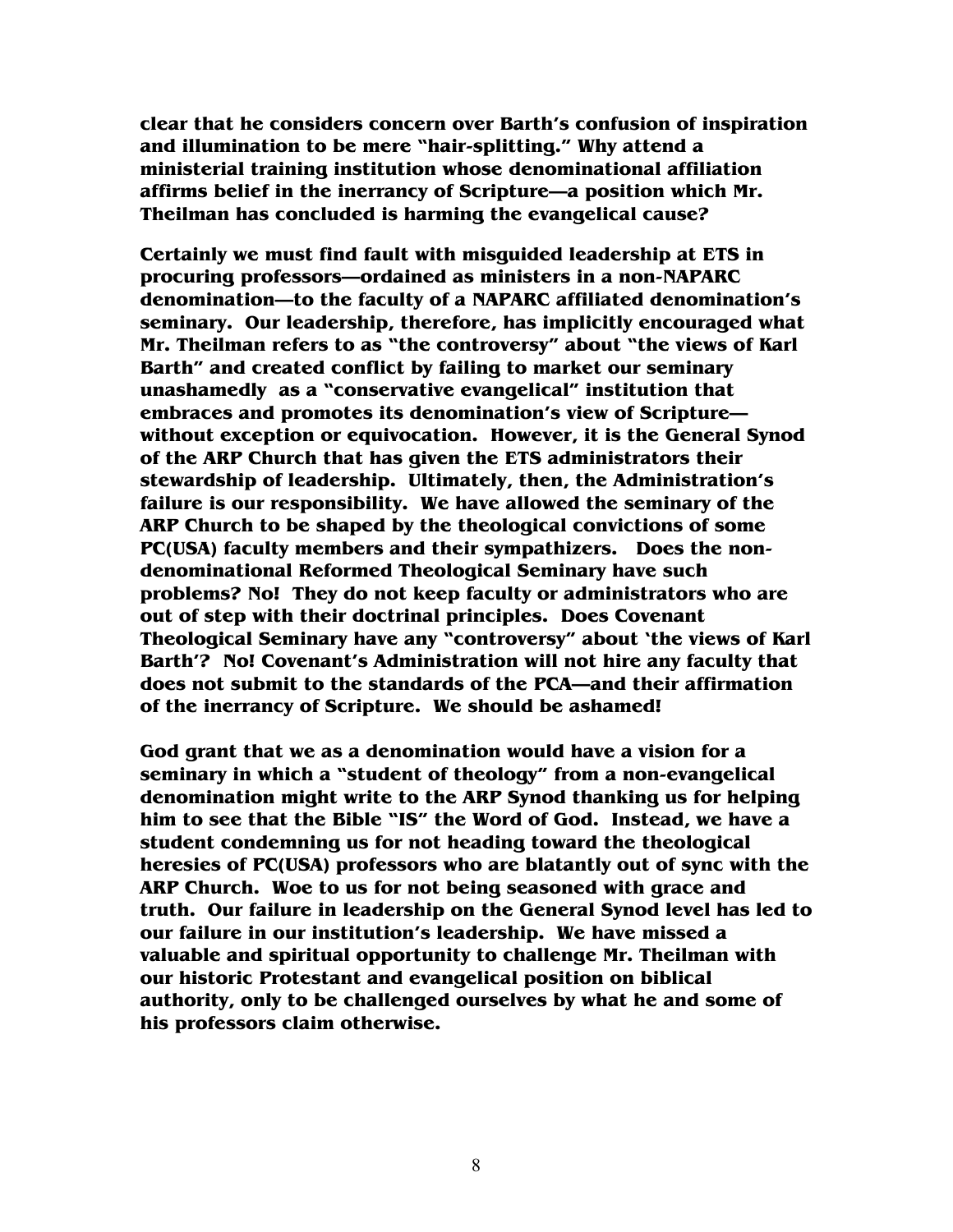**May the God of the Bible guide and direct us to be godly leaders who care deeply about theological education and preparing pastors for the next generation.** 

**Finally, Mr. Theilman, the Editor of ARPTalk and, the Editor is certain, many other ARPs, apologize to you for the failure of the ARP Church in our stewardship over Erskine Theological Seminary.**

Charles W. Wilson

**~Scroll down for the next article,** *ARPTalk(16.2)~*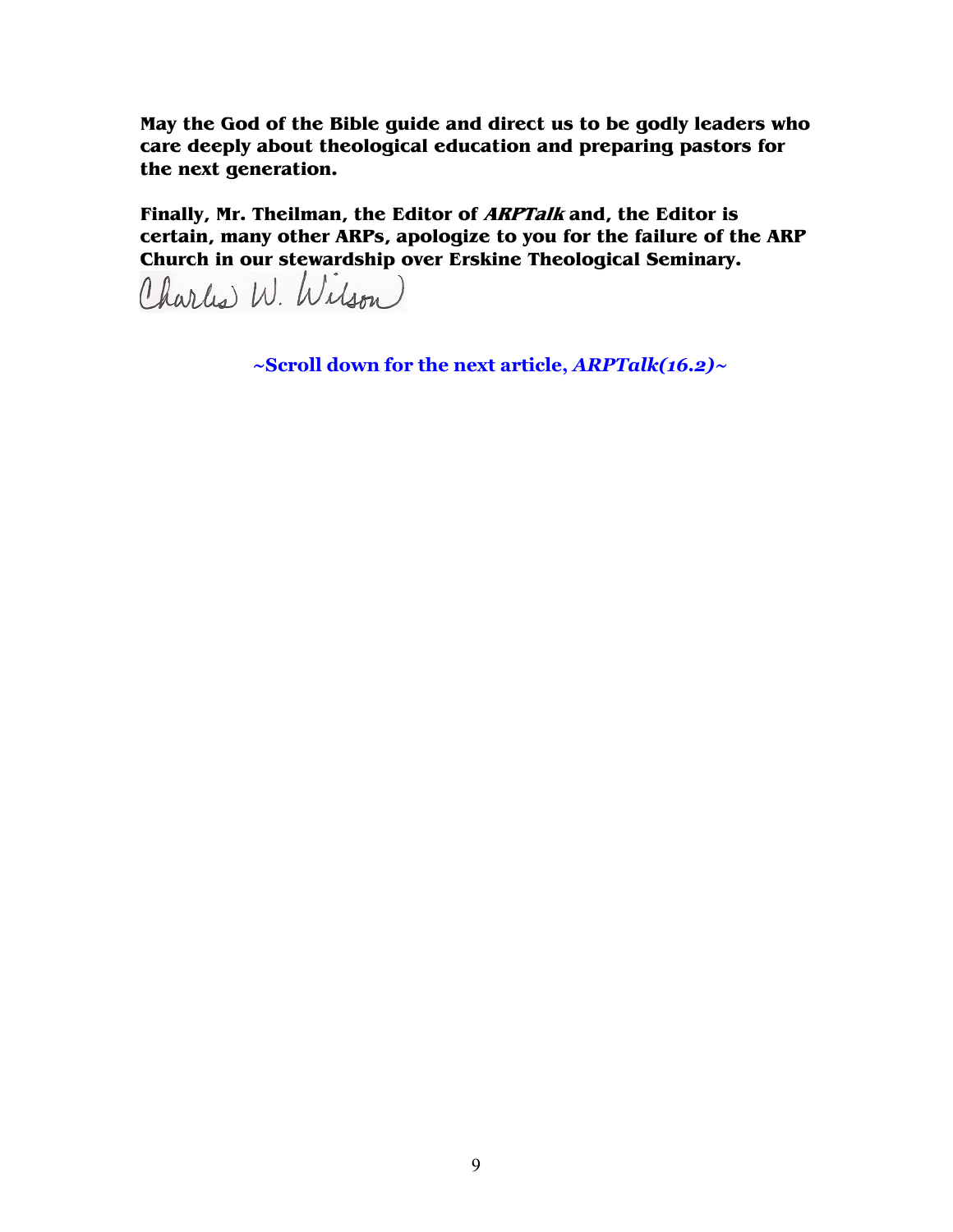

# CONSISTENT WITH THE PURPOSE OF THE GENERAL SYNOD? YOU DECIDE!

**The "Report of Erskine College" (Index 4) submitted this year to the General Synod by the Erskine Board of Trustees asserts, among other things, that "In the exercise of its authority, the Board complies with the Standards of the Associate Reformed Presbyterian Church, and its policies and programs are consistent with the purpose of the General Synod" (p. 1). Well, many of the last issues of ARPTalk have contained information that, to be kind, calls that assertion into question. Now, let's look at some new data and, more specifically, at the senior administrative (VP level) hires, assignments, and promotions by Dr. Randall T. Ruble, President of Erskine. You be the judge if Dr. Ruble and the Board of Trustees are complying with the requirements of the General Synod.** 

**Let's recall the requirements of the ARP Manual of Authorities and Duties, which since 1992 has required that "any newly-appointed administrative or teaching employee of any board shall have given satisfactory evidence of his belief in and adherence to the basic doctrines of evangelical Christianity." The General Synod's 1976 definition of evangelical belief referenced here includes statements on the authority of Scripture, the Trinity, the deity of Christ, the Virgin Birth, the substitutionary atonement, the bodily resurrection of Christ, the second coming of Christ, the "absolutely essential" character of regeneration by the Holy Spirit (which recognizes the crucial distinction between those who have a genuine experience of grace and those who do not), the twofold eternal destination of the saved and the lost (a rejection of universalism), etc. The statement on Scripture was further strengthened at the 2008 meeting of the General Synod to require belief in the "inerrancy" of the Bible.** 

**Also, the 1978 "Statement of the Philosophy of Christian Higher Education," approved by the General Synod and included in the**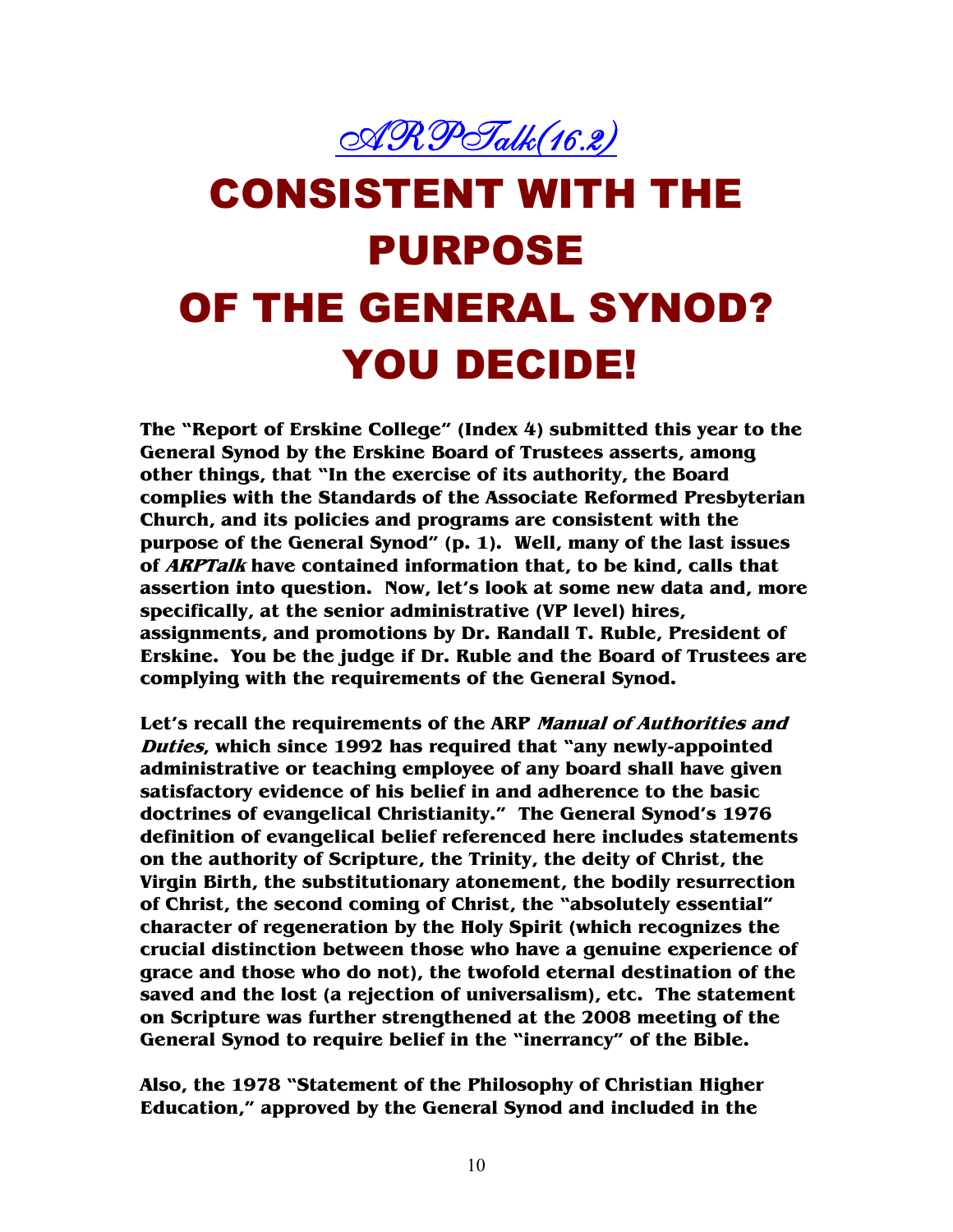**Manual of Authorities and Duties as a document binding upon the Erskine Board, forthrightly declares that "The purpose of Erskine College should be to provide sound training in a campus environment where evangelical Christian influence is supreme and pervasive" (Editor's emphasis ). Once again, the question posed in this article is this: Have Dr. Ruble and the Erskine Board followed these directives of the General Synod?** 

### **GREG HASELDEN**

**Gregory W. Haselden currently serves as the Vice-President and Treasurer of Erskine. Mr. Haselden was hired in by Dr. John Carson, and, by all reports, he is a competent CPA who was able to unsnarl a confused financial situation at Erskine that went back decades. A graduate of Furman University, Mr. Haselden is a Roman Catholic. His religious affiliation was thought to present no threat to the mission of Erskine as an Evangelical institution during the Carson era inasmuch as his primarily responsibilities were only fiscal.** 

**Fast forward to October of 2007 when President Randy Ruble, in a restructuring of administrative responsibilities, removed Admissions and Financial Aid from the oversight of the Dean of the College and turned these matters over to Mr. Haselden. This restructuring was not particularly successful, for the freshman class that entered in 2008 was the smallest in seven years, despite the addition of new sports. But here's the kicker: Dr. Ruble placed a Roman Catholic in charge of selling Erskine College to prospective students!** 

**This move is, to say the least, odd in that shortly before Ruble had quashed the appointment of Mrs. Julie Bowling as Campus Life Director in the Student Services Office at Erskine. Mrs. Bowling is the wife of the pastor of the Old Greenville PC(USA) Church, where a number of Erskine employees attend. Curiously, Mrs. Bowling is also a Roman Catholic! When news of the Mrs. Bowling appointment filtered out, Dr. Ruble received at least one letter of complaint from a Board member. He responded by quashing the appointment on the grounds that she was a Roman Catholic and thus ineligible.** 

**This howling contradiction raises all sorts of questions about Dr. Ruble. How can he refuse a director-level job to a Roman Catholic on the grounds that she is a Roman Catholic, and then almost immediately turn the selling of Erskine to prospective students over to a Roman Catholic VP? Does Dr. Ruble have any core convictions at all, or is he simply an unprincipled pragmatist who only responds**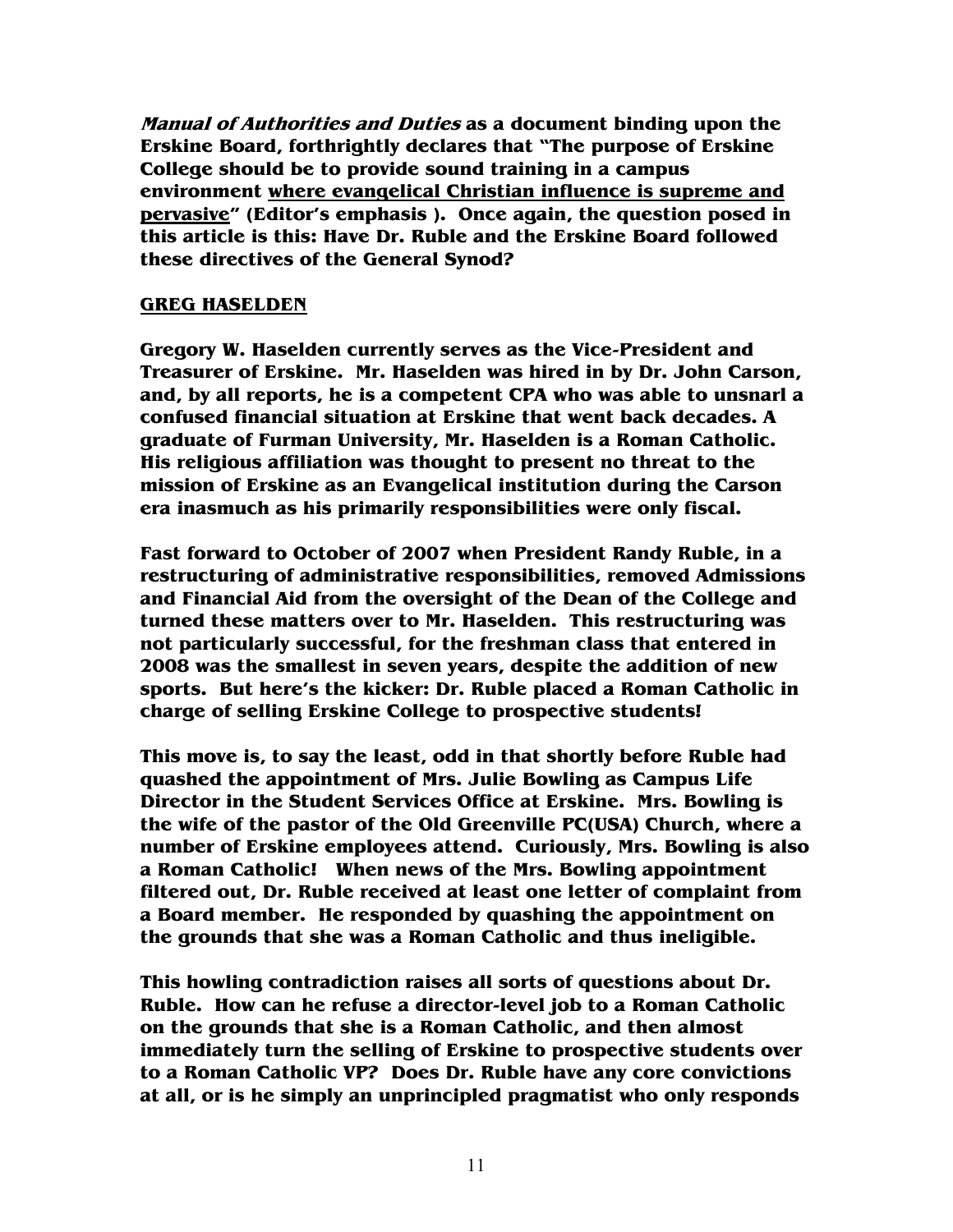**to pressure? Was Dr. Ruble's quashing of the Bowling appointment a cynical ploy to distract the attention of ARPs from a much more important change in administrative responsibilities? The Editor and readers of ARPTalk want to know!** 

### **ROBYN AGNEW**

**President Ruble announced earlier this year that current Dean of Students, Dr. Robyn Agnew, would replace the outgoing VP for Student Services, Mr. Monty Wooley, when he retires in June. No search was conducted and Dr. Ruble simply made a decision to promote from the inside. Dr. Ruble has known Dr. Agnew for many years and he apparently believes that she will oversee Student Services in a way that is consistent with DR. RUBLE'S VISION FOR ERSKINE.** 

**But what is Dr. Agnew's record at Erskine? It is, as the saying goes, "INTERESTING!" An alumna of Erskine College and member of a PC(USA) congregation, she has worked at Erskine on and off for many years. After returning to Erskine in the mid-1990s as Dean of Students, Dr. Agnew (nee Robyn Roper) became involved in conversations about condom distribution on campus. The Student Government Association minutes are revealing. An entry from the September 23, 1996 minutes reads:** 

**Ginger Blalock has been talking to Robyn Roper and the Student Services Office about having condoms available on campus. Details are being finalized. Condoms will be obtainable in a room in the infirmary.** 

**As you would expect, controversy erupted when these minutes became public. The Student Services Office then asked that a statement composed by Student Services personnel be inserted into the minutes of the September 30, 1996 meeting. That statement reads:** 

**A statement was issued by the Student Services Office to clear up confusion over the distribution of condoms.** 

### **Revision statement:**

 **"Several students expressed a desire to SGA officers to have condoms available on campus. SGA officers communicated this to Student Services. It was noted that a small amount of condoms are routinely kept in the infirmary and are provided to students on occasion. The SGA officers were**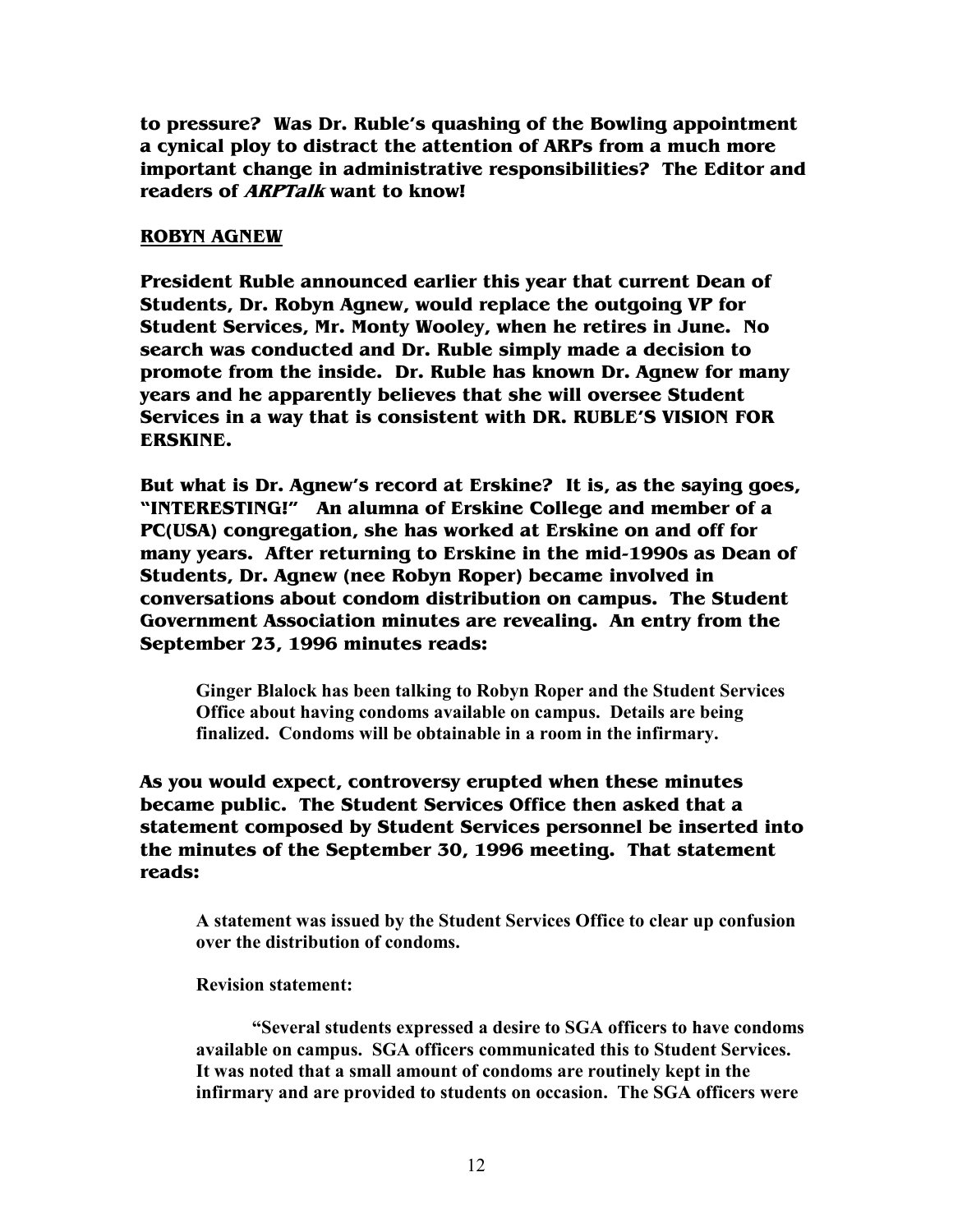**not aware that condoms are in fact already kept in the infirmary and they expressed the need to better publicize this availability. It was also noted that the infirmary supply should be supplemented.** 

 **Discussion of this issue has been ongoing within the Office of Student Services. Other schools in this region were questioned on their condom policy. Of the schools consulted, only Presbyterian College does not provide condoms through their infirmary. Others have a supply available to students and do not require that requests be made through a doctor or nurse. Student services reported back to the SGA officers that discussion of this issue was continuing and that a decision would hopefully be reached soon."**

**No doubt this statement was intended to dampen the controversy, but it is, nevertheless, astonishing. It comes directly from Student Services, so Mr. Wooley and Dr. Agnew (nee Roper) cannot claim that they were "misquoted." It reveals that they did not take the high road of biblical morality and "just say no" to students who wanted condoms distributed at the college's expense. Rather, they did quite the opposite. It reveals that they were aware of current condom distribution on campus and that they implicitly affirmed that policy of "quiet" distribution. It also reveals that in 1996 the PC(USA)-affiliated Presbyterian College took a more biblical stance on this matter than did Erskine College! Dr. Ruble was a senior administrator at Erskine at the time, so he cannot plausibly claim to be unaware of this moral debacle. Is this the sort of moral sensibility that ARPs want placed in charge of Student Services at Erskine College? Dr. Randy Ruble apparently thinks so!** 

**Even more disturbing is Dr. Agnew's reputation for hostility to Evangelical Christianity and the ARP Church's stated mission for Erskine. Things came to a head in the context of the 2008 Strategic Planning Process, in which Dr. Agnew chaired the Student Services Committee. According to student reports, Dr. Agnew repeatedly sought to thwart the inclusion of language in the committee's report calling for the consistent integration of Christian faith and student life on campus. In June of 2008 several people who were involved in the Strategic Planning process met with Dr. Ruble and expressed concerns about Dr. Agnew's manipulation of process, lack of open and honest communication, and evasiveness with respect to implementing Erskine's Christ-centered mission in Student Life. While Dr. Ruble talked with Dr. Agnew about these concerns, the content of the Strategic Plan suggests that he did nothing to stop her manipulation of process and evasion of the mission statement. Instead, he rewarded her with a substantial promotion.**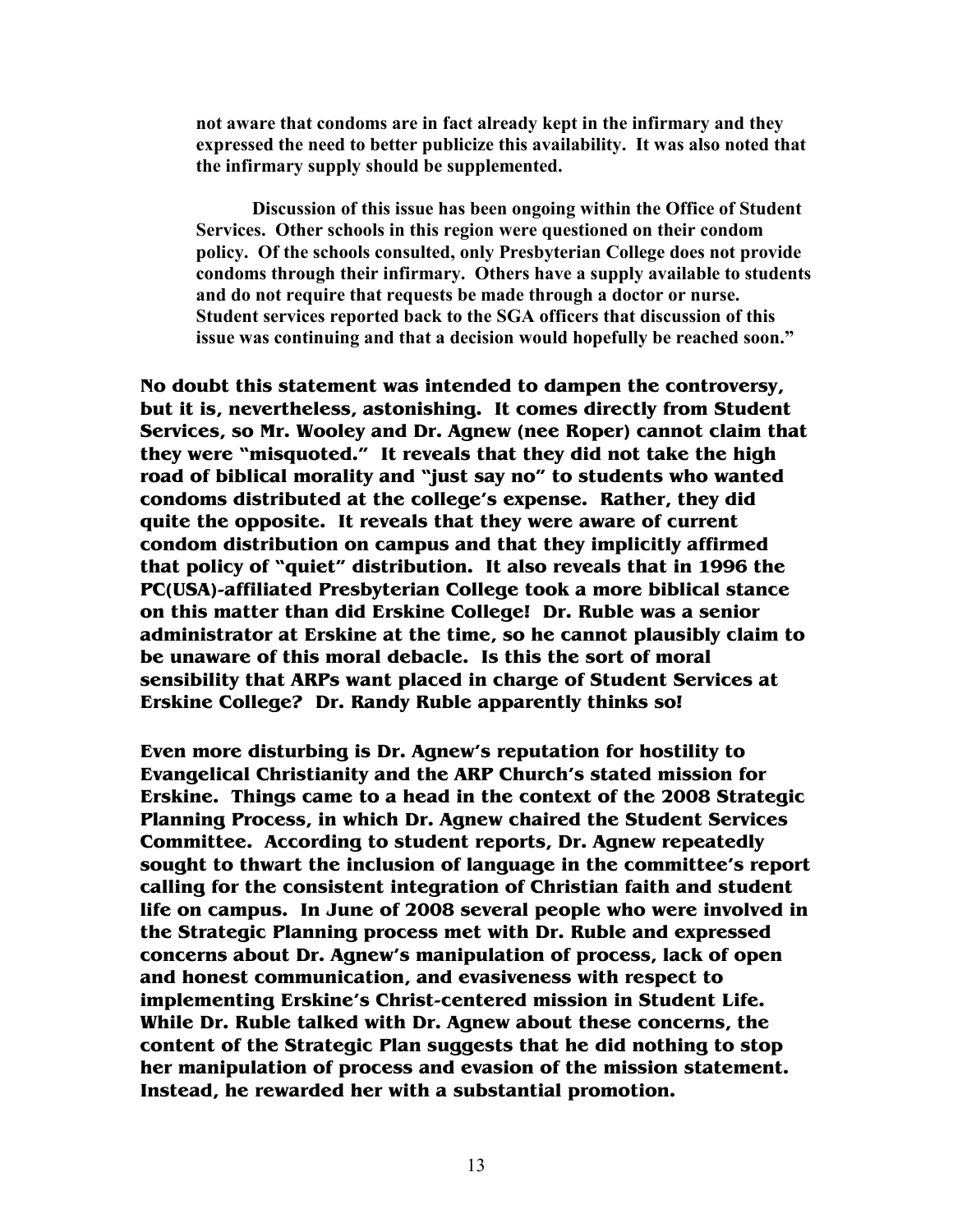**We have little doubt that Dr. Ruble will come up with some explanation or other for these troubling allegations. Perhaps he will argue that Dr. Agnew is not a new employee and that the current Christian belief requirements do not apply to her. But her elevation to the office of Vice-President for Student Services IS A NEW APPOINTMENT, and so this instance clearly falls under the 1992 requirement that "any newly-appointed administrative or teaching employee of any board shall have given satisfactory evidence of his belief in and adherence to the basic doctrines of evangelical Christianity."** 

**Regarding the 1996 condom controversy, perhaps Dr. Ruble will argue that the SGA minutes reflect only the discussion of condom distribution but never the practice. Read the minutes and see if such an argument holds even a thimbleful of water! So just how will Dr. Ruble justify this troubling appointment of Dr. Robyn Agnew as Vice President of Student Services at Erskine College? The Editor and readers of ARPTalk want to know!** 

### **WOODY O'CAIN**

**After the unsuccessful 2008 recruiting year, Dr. Ruble hired former Furman University Admissions Director Mr. Woody O'Cain as Erskine's new Vice-President for Enrollment. Mr. O'Cain was an Erskine College classmate of Dr. Agnew. Reports suggest that they share a similar secular worldview. In earlier coverage of Mr. O'Cain by ARPTalk, the Editor spoke of the "Furmanization" (www.arptalk.org, ARPTalk(Extra-1), "EXTRA! EXTRA! EBK RIP") of Erskine. Well, that trend continues!** 

**Not long after Mr. O'Cain assumed his duties, the E. B. Kennedy Scholarship program was discontinued (see http://arptalk.weebly.com/extra-1.html). The "Presidential Scholarship" program that replaced it has differed in some important ways. The perception of many students is that the Christian faith dimension has been deemphasized by Mr. O'Cain. The faith-related questions on the scholarship application are said to be generically "religious" rather than explicitly "Evangelical." Furthermore, scholarship interviewers were explicitly limited by Mr. O'Cain to asking a set of canned questions concocted by the Admissions Office, and forbidden to probe a candidate's faith commitment. When publicly questioned about this by Erskine Seminary professor Dr. Terry Eves, Mr. O'Cain's answer was evasive.**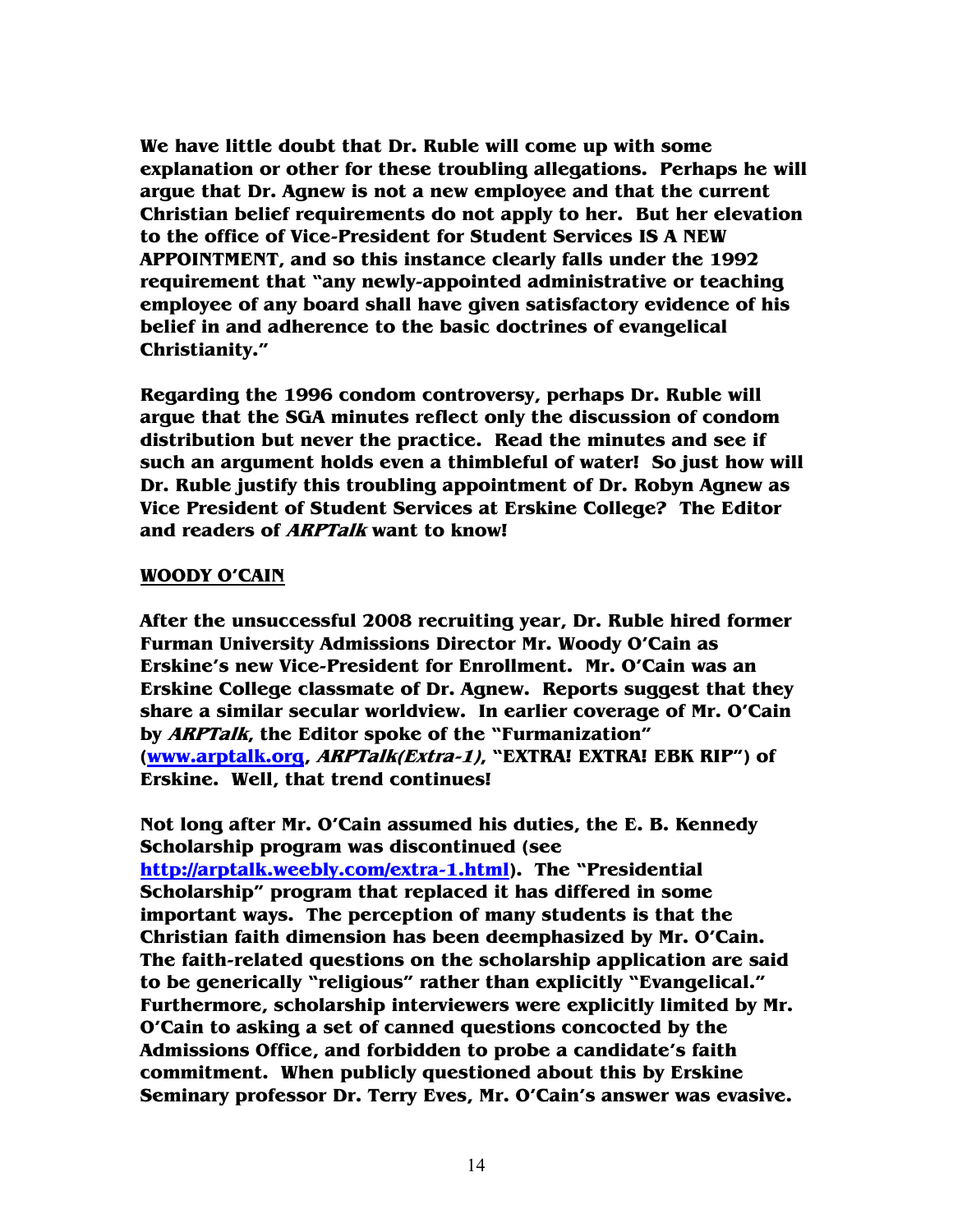**More recently, when asked by students about the lack of Christianspecific interview questions, Mr. O'Cain defensively dismissed the concerns of these Evangelical students by saying, "Faith was a question in the interview process, and I'm sorry if it wasn't the wording you wanted."** 

**Mr. O'Cain has also now overhauled the public branding of Erskine with a new slogan: "Forever Connected" (what happened to "Christian Commitment and Excellence in Learning?"). The Editor of ARPTalk asks, does Mr. O'Cain find explicit references to Christ and Christianity too limiting? When this change initiated by O'Cain became a point of controversy even within the Administration, Dr. Ruble reportedly sent out a notice declaring that "Forever Connected" meant "Forever Connected in Christ," "Forever Connected in Education," and "Forever Connected in Life." Now that's REALLY CATCHY?? No! It is disingenuousness and obfuscation and spin on the subject. ARPTalk wonders how Mr. O'Cain feels about being second-guessed like this, and how long this patently silly branding of Erskine College will continue.** 

**But, of course, there's more. Some students are increasingly distressed about transparent attempts by Mr. O'Cain and company to take Erskine in a more secular and non-Evangelical direction. And so it goes. And so it goes. Is this an Erskine that the ARP Church can be proud of? Is Erskine an institution where "evangelical Christian influence is supreme and pervasive?" Sadly, the answer to that question is now obviously NO.** 

### **YOU DECIDE!**

 **The "Report of Erskine College" to the 2009 General Synod declares that Erskine's "policies and programs are consistent with the purpose of the General Synod." Delegates to the General Synod will have the opportunity to decide if that is indeed the case. Over the past year, ARPTalk has provided detailed evidence that, far from implementing the will of the General Synod, the Erskine Administration has systematically obstructed it by hiring and promoting non-Evangelicals at the College and by hiring, protecting, and promoting neo-Barthians at the seminary. Unless the General Synod does something dramatic, and does it quickly, every indication at this point is that Dr. Ruble's legacy at the end of his presidency will be his having undone the good that was accomplished during the previous administration of Dr. John Carson**